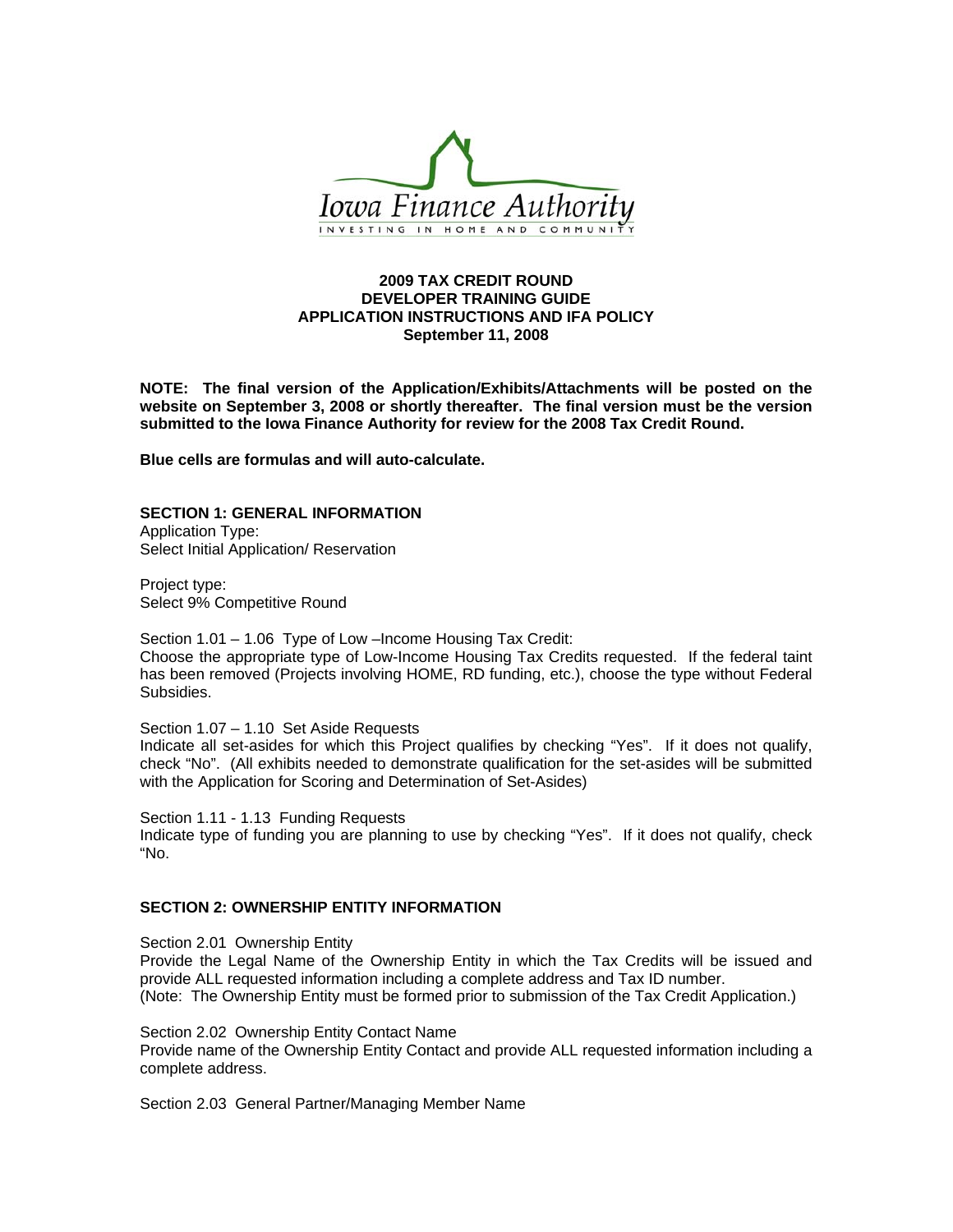Provide name of the General Partner and/or Managing Member and provide ALL requested information including a complete address and Tax ID number.

Section 2.04 Co-General Partner/Co-Managing Member Name (if applicable) Provide name of the Co-General Partner and/or Co-Managing Member and provide ALL requested information including a complete address and Tax ID number.

#### Section 2.05 Principal Participants

Provide name, phone number and ownership percentage for the principle participants for the entity type for your project. Use an 'X" to indicate their role.

### **SECTION 3: PROJECT INFORMATION**

Section 3.01 – 3.06 Project Information

Please provide all project information requested. For 3.02, include addresses of all buildings. If this is a scattered site, fill out the Scattered Site Addendum provided on the website for each location. For 3.06, in order to select "Yes", the ENTIRE project must be located in a QCT. Select the appropriate census tract(s) from the drop down box.

Section 3.07 - 3.09 Applicable Fraction – Unit Fraction Calculation

Provide number of low income units and total units **for which rent is charged**. This includes manager units that are low income and market rate. Do not include manager units that are not charged rent.

Section 3.10 - 3.12 Applicable Fraction - Floor Space Fraction Calculation Provide Floor Space (square footage) of low income units and total units **for which rent is charged**. This includes manager units that are low income and market rate. Do not include manager units that are not charged rent.

Section 3.14 - 3.16 Rental Assistance Please provide information requested.

## **SECTION 4: PROJECT DESCRIPTION**

Section 4.01 - 4.02 Occupancy and Special Needs Type. Make the appropriate selections from the drop down box.

### Section 4.03 Unit Amenities

Select all the amenities that apply to this project. Also fill in the blanks with appropriate information. Note: Changes after awards cannot be made without prior approval of IFA. For the Garages – Rent, Surface Parking – Rent, and Parking Under/Within Building – Rent, select Yes if rent is being charged for this amenity.

#### Section 4.04 - 4.07 Project Square Footage

Provide Square Footage for residential, common and commercial areas. "Gross square footage area of all buildings" calculation should equal the project total square footage. Examples of Accessory buildings are: storage units, maintenance sheds, etc.

#### Section 4.08 - 4.14 Other

Please provide requested information. For Section 4.11, be sure to round up to the next full unit over 5%. For Section 4.12, be sure to round up to the next full unit over 2%. These are mutually exclusive – the project's handicapped units should total at least 7%. For Section 4.14, Resident Population with special needs plan was formally known as the Supportive Services Plan.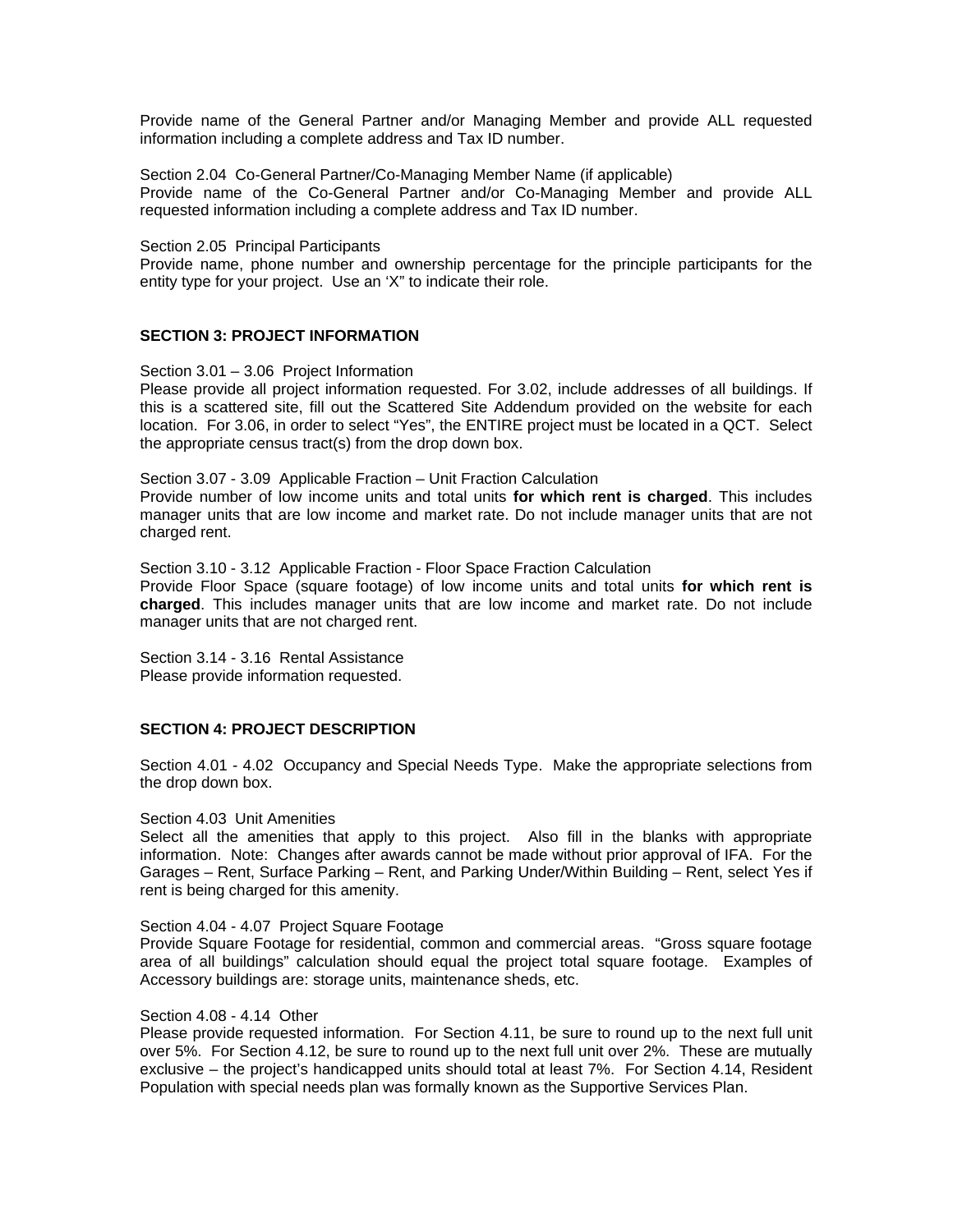#### Section 4.15 Unit Distribution Table

For the Low Income units in the project, provide the information requested. If the Manager's or Employee's unit is a Low Income unit, list it here and identify it by selecting "Yes" in the appropriate column. Select the Unit Type that describes your unit the best. If units are efficiencies or studios, enter as 0 bedrooms. Utility Allowances must be supported and match what is provided in Section 18.03 and Exhibit 18T. AGMI % Served must be shown as 30% or 40% or 50% or 60% and not combinations in each line.

For the Market Rate units, provide the information requested and treat any Manager's or Employee's unit the same as above.

If there are units that are rent free, those are considered common space units. Most often, these are Manager's or Employee's units. Please provide the requested information.

If Section 4.17 and 4.18 do not match, you will be asked to correct the data until they match.

### **SECTION 5: SITE INFORMATION**

Section 5.01 Provide entity who currently has site control.

Section 5.02 If there is an identity of interest with the seller of the land (business associate, family member, etc.), Exhibit 2B must be provided.

Section 5.05 The Cost of Land listed here needs to match what is listed in 13.01. If it does not, an explanation is required.

Section 5.08 Detrimental characteristics on ANY portion of the site require a remediation plan and budget. This must be provided in Exhibit 7B.

Section 5.09 Mark which off-site infrastructure is available at the site. If any utilities are not available, provide explanation.

## **SECTION 6: DEVELOPER INFORMATION**

Section 6.01 Experienced Team Member If one of the listed team members have completed a project that has received a form 8609, mark this Yes. You will need to provide Exhibit 2T.

Section 6.02 - 6.15 Development Team Information Provide the requested information for all mandatory team members and as much information available for the remainder of the team.

Section 6.16 – 6.17 Identity of Interest Provide information regarding any relationships between team members.

### **SECTION 7: NON PROFIT DETERMINATION**

This section should be filled out for those requesting the non-profit set-aside. Please provide Exhibits 2SA, 3SA, 4SA, and 5SA.

# **SECTION 8: ACQUISITION OF EXISTING BUILDINGS**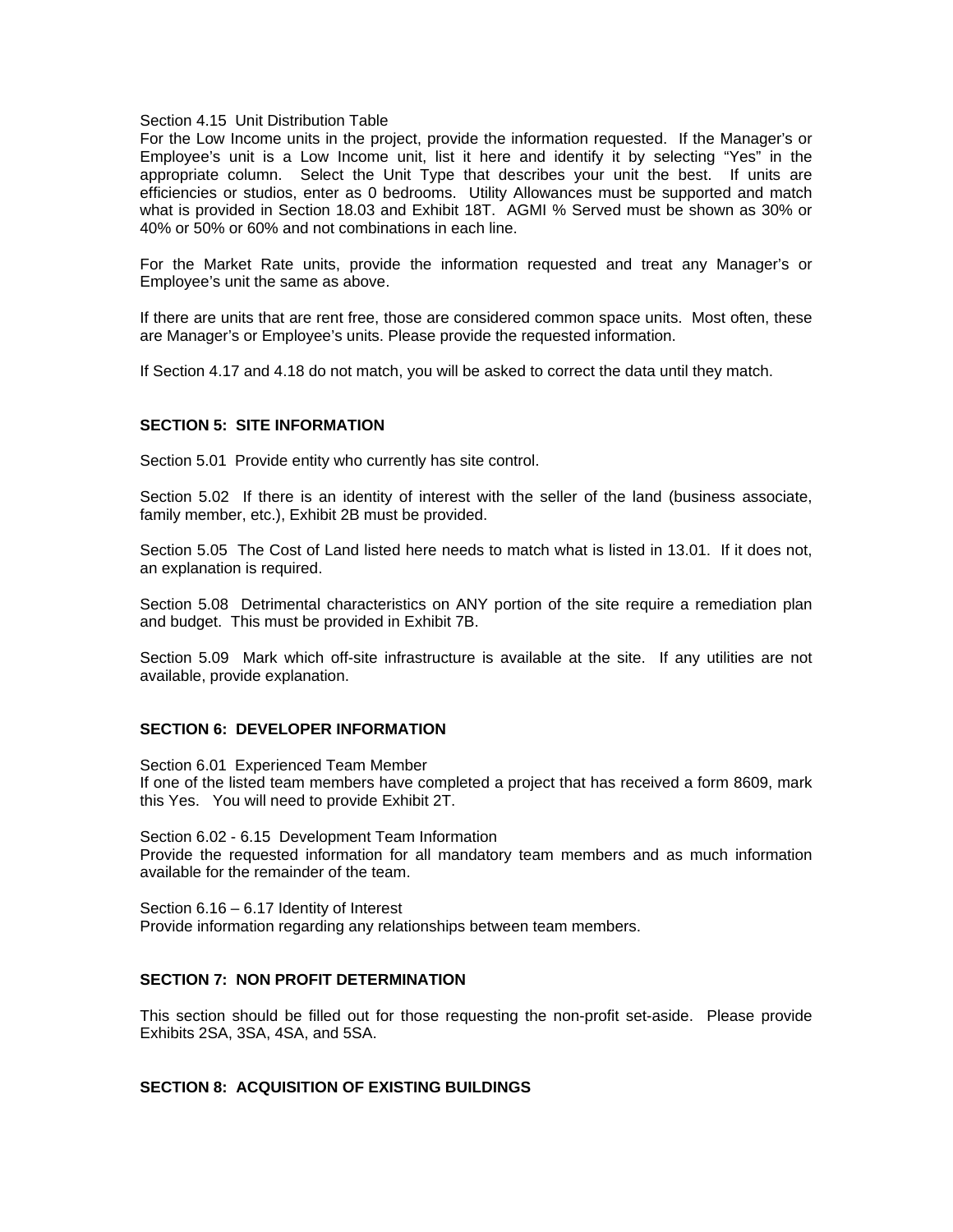Section 8.01 – 8.06

All Sections must be completed and supported with matching documentation in Exhibits 11T and 14T. If the 10-year rule applies, acquisition credits cannot be taken unless a waiver is granted by the Secretary of Treasury or other exemptions apply.

# **SECTION 9: REHABILITATION INFORMATION**

This section automatically fills in information if yours is a Rehabilitation project.

## **SECTION 10: RELOCATION INFORMATION**

Must be completed and if answered "YES", must be supported with matching documentation in Exhibit 13T and an entry must be made in Section 13.07 for Tenant Relocation Costs.

### **SECTION 11: GENERAL PARTNER/DEVELOPER CONTRIBUTION**

Section 11.01 This section refers to permanent contributions, not loans to the project. If "Cash" is selected, the amount entered will autofill in Section 15.03 - Sources of Funds If "Land" is selected, the amount cannot be included as a Project Cost in Section 13.01 If "Other" is selected, please describe and list the amount of the contribution. If a normal Project Cost is contributed, it cannot be included in Section 13.

# **SECTION 12: RESERVES**

#### Section 12.01 Operating Reserves

This section provides an opportunity to list the method used for Operating Reserves. Line of Credit proceeds may not be used as a project cost, only the fees for providing the Line of Credit. If, however, an Escrow account is used, those funds should be in Section 13.10 as instructed.

Section 12.02 Replacement Reserves Make the appropriate selection for the project.

### **SECTION 13: PROJECT COSTS**

Please provide all permanent costs associated with the project.

There are additional instructions/comments for specific line items that are indicated by a small red triangle in the upper right of the cell. To view these, roll your mouse over that cell.

Donated items (land, for example) cannot be included as a Project Cost.

If the 10-year rule applies, acquisition credits cannot be taken unless a waiver is granted by the Secretary of Treasury or other exemptions apply.

If an amount is listed in the "Other" category, provide specific details. If more than one item is listed, specify the amount of each item.

If tenants must pay a fee to use washers and dryers, the appliances cannot be included in eligible basis. The cost of the laundry room itself can be included in Eligible Basis.

If a Consultant is shown in Section 6, a Project Cost must be entered in Section 13.09.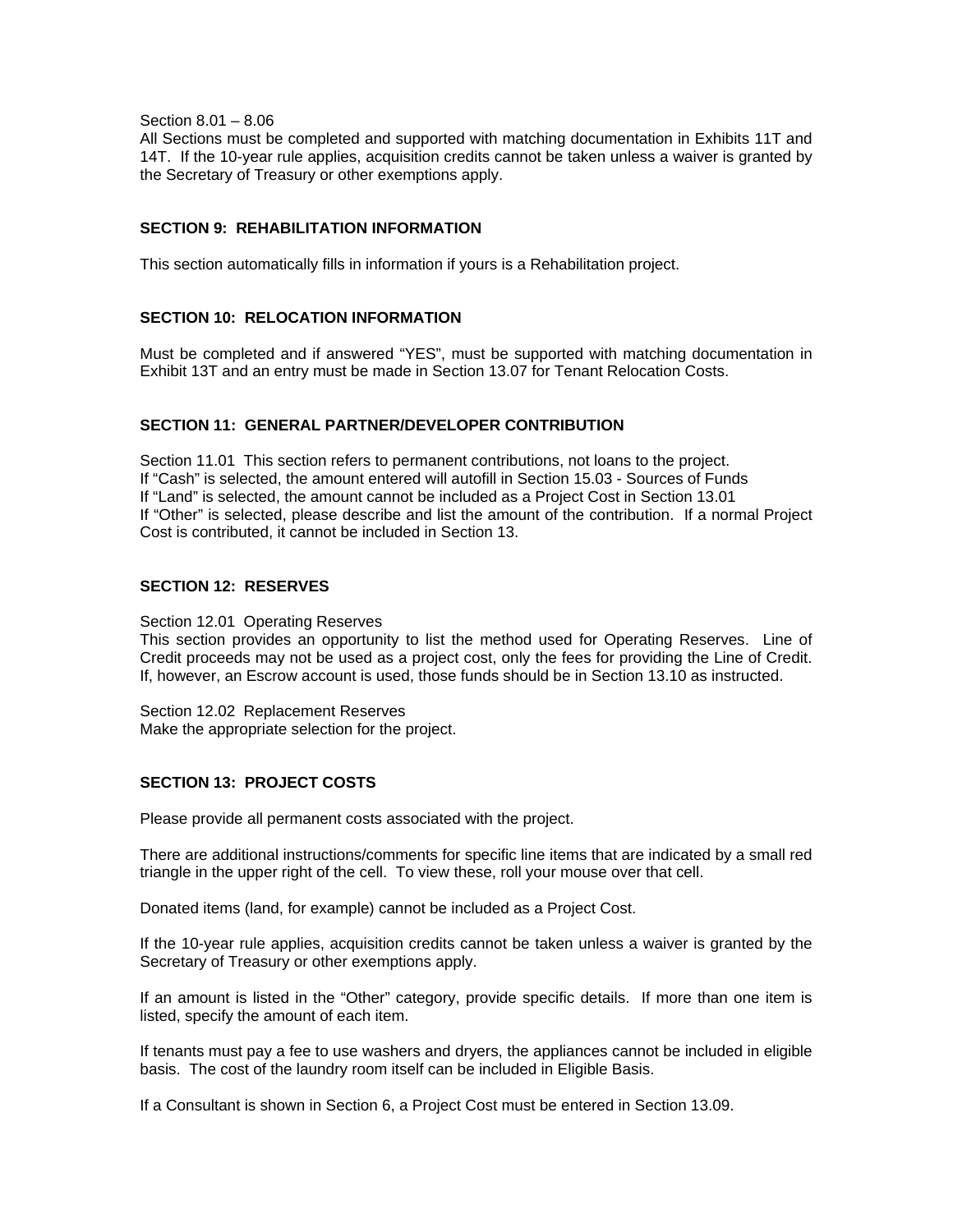Do not include any costs for commercial space in Project Costs.

Compliance Fees and Operating Reserves must reflect the requirements of the QAP. If they do not, they will be calculated by IFA staff and amended in Section 13. (Exception: if the investor requires higher Operating Reserves it should be stated in their document in Exhibit 17T)

Tax Credit Fees should reflect as closely as possible the requirements of the QAP. They cannot include any Application Fees for a similar Project from other Tax Credit Rounds. Any difference determined by IFA staff will be amended in Section 13.

Market Study Fees should reflect the Market Study costs applicable only to this Application. They cannot include any Market Study Fees for a similar Project from other Tax Credit Rounds. Any difference determined by IFA staff will be amended in Section 13.

#### Section 13.15

Any grants, even if granted to a non-profit and then loaned to the Project, must be deducted from eligible basis. TAM 200523023 found that the loans must meet the following requirements: 1) Notes between General Partner and Taxpayer require repayment in full; 2) The promissory note is due and payable on a specific date; 3) The note does not allow for forgiveness or cancellation under any circumstance; 4) The mortgage must be filed with the country clerk; and 5) The documents complied, in all respects, with the legal requirements of an enforceable promissory mortgage note and mortgage.

Be aware of the Caveat(s) associated with this TAM.

IFA does not suggest that this TAM will be allowed by the IRS for your Project or recommend that you follow this course of action.

If this course is followed, IFA will require evidence that all five conditions of the TAM before the 8609 is issued.

## **SECTION 14 – BUILDER, DEVELOPER FEE AND OTHER LIMITS**

Section 14.01, 14.02, most of 14.03, and 14.04 auto-calculate. Ensure that the manual portions in 14.03 are completed. The last question in 14.03 is what indicates that the applicant would like IFA staff to waive the Cost Cap method of allocating credit. This will be of particular significance for Rehabilitation projects.

### **SECTION 15 – SOURCES OF FUNDS**

Section 15.01 and 15.02 Please provide all information requested including type and term of loan. All sources of funds in 15.01 and 15.02 must be supported with matching documentation in the appropriate exhibit. Projects with State Historic Tax Credits need to fill out 15.02 B. Only committed funds will be considered as a source for State Historic Tax Credits. Projects with Federal Historic Tax Credits need to fill out 15.02 C.

Section 15.03 Please provide information on grants and other permanent funds received by the project that will not be repaid. Amounts entered here will be included in the equity gap.

Section 15.04 Please provide information on any other types of funding. Any amounts listed here are for notation only and will not be included in the equity gap calculation.

Section 15.05 to 15.07 Please provide information requested.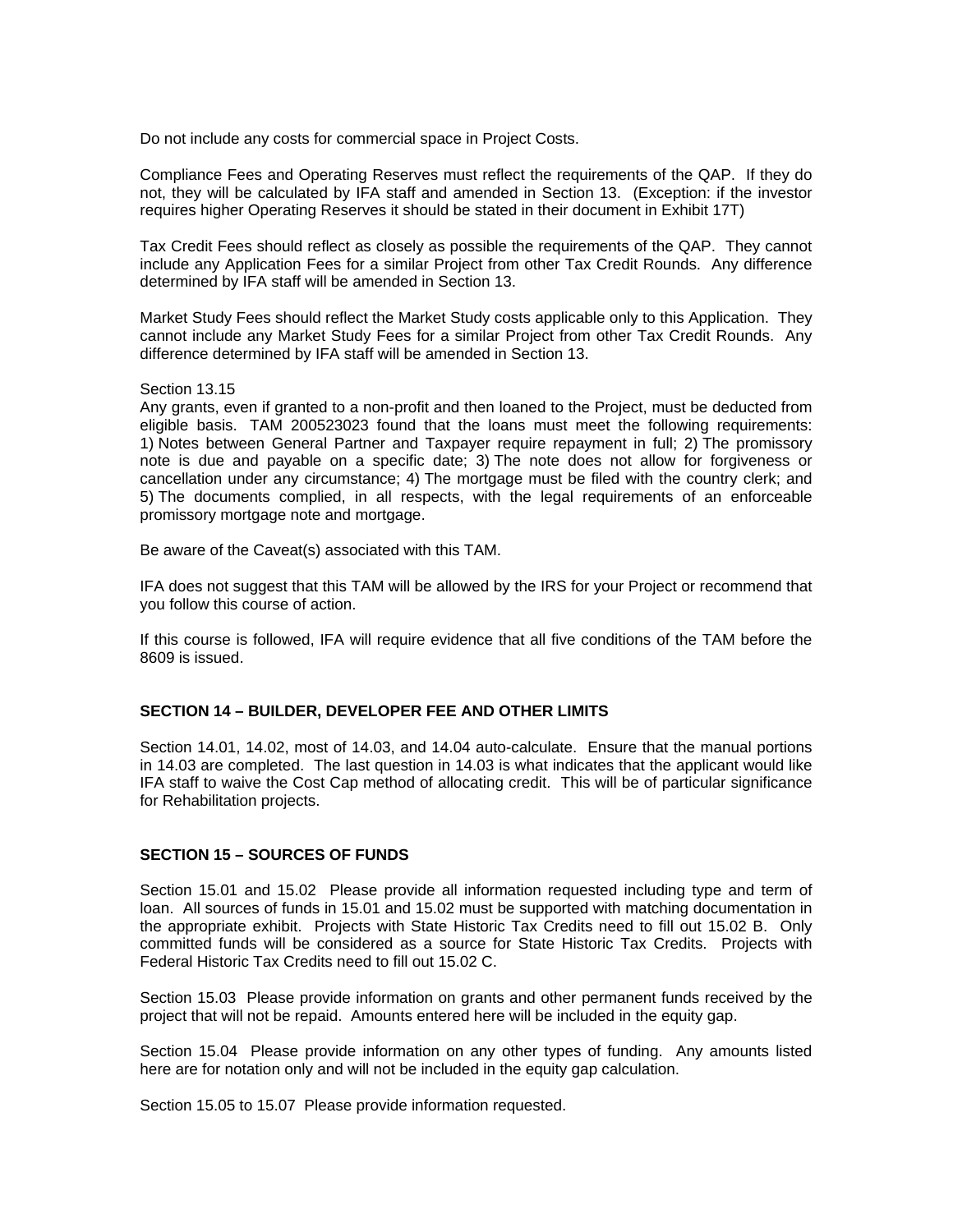#### **SECTION 16 EQUITY INFORMATION**

Please provide the applicable information. The Federal and State Historic Tax Credit Proceeds amounts will populate from Section 15.02.

#### **SECTION 17 DETERMINATION OF RESERVATION AMOUNT NEEDED**

Section 17 is formula driven and protect and **cannot** be altered in any way. Letter I, the Reservation Amount is the annual Tax Credit amount requested.

### **SECTION 18 UTILITY ALLOWANCES**

Please provide information requested. Please VERIFY that the totals that the tenant will pay by number of bedrooms matches the utility amounts in section 4.15.

## **SECTION 19 MINIMUM SET-ASIDE ELECTION**

Section 19.01 – 19.03 **The Developer irrevocably elects the Minimum Set-Aside Requirement by choosing 19.01 OR 19.02 AND 19.03, if applicable. If 19.01 (20/50 set-aside) is elected, then ALL units MUST be at 50% or below.** 

Section 19.04 Complete to ensure that maximum rents are not exceeded in Section 4 and Section 19.01 through 19.03.

## **SECTION 20 LOW-INCOME OCCUPANCY**

Please answer select Y or N.

# **SECTION 21 CERTIFICATION**

This section of the Application requires several signatures relating to:

- Size and Cost of Land
- · Building Codes and Standards
- · Capital Needs Assessment
- · General Certifications

The signature pages must be completed but do not need to be notarized.

# **ADDITIONAL REQUIREMENTS**

Exhibits - Complete the Exhibits Listing by checking if the Exhibit is included in the Application or not applicable. As you prepare the Application, double check to ensure the Exhibit, if required, is included and complete. All exhibits must be tabbed with the number and/or letter assigned in the Application. This assists staff if in efficiently reviewing your Application.

Don't provide copies of the Attachments in the Applications.